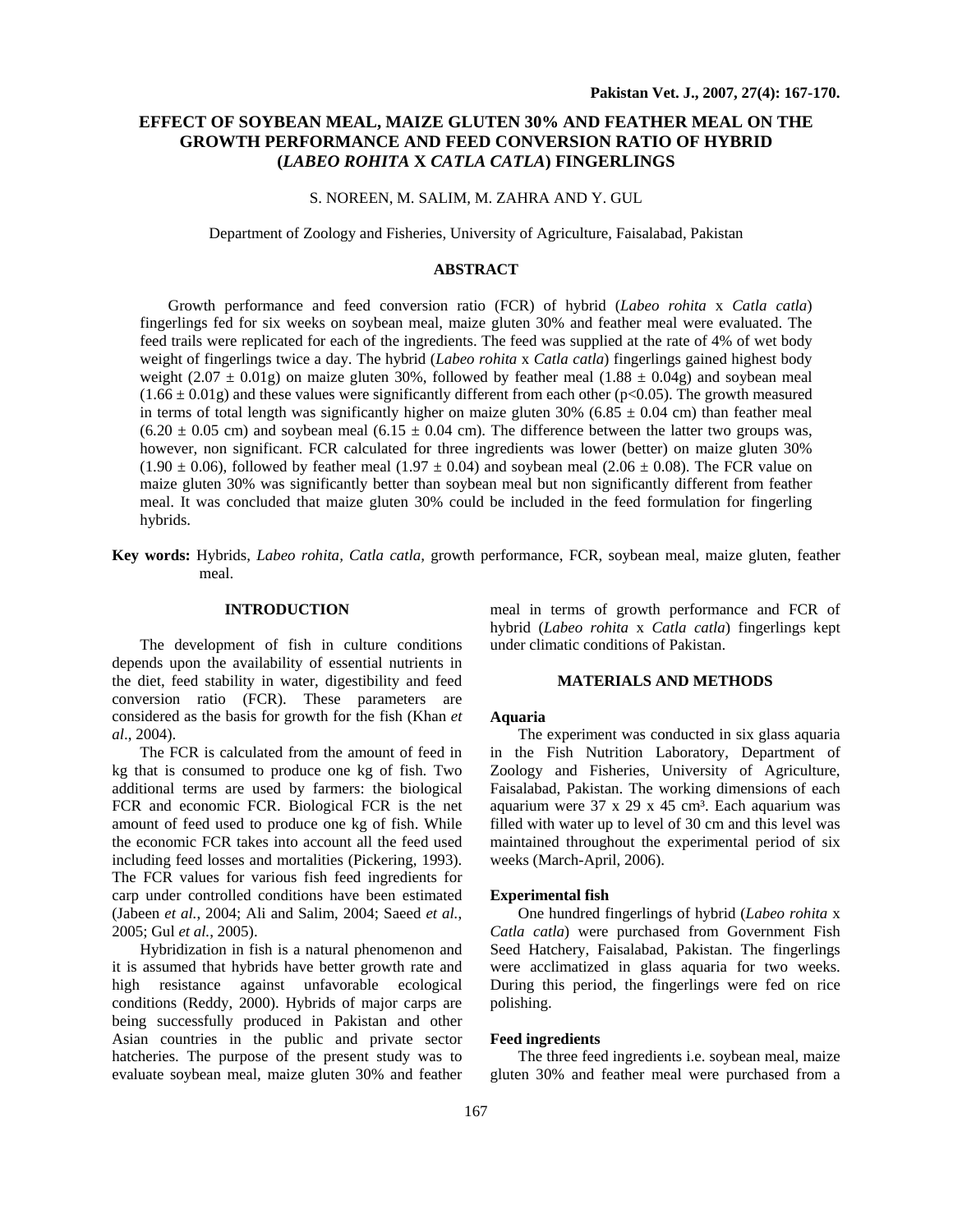local commercial feed mill. The ingredients were dried and ground to powder form. Percentage composition of these ingredients, estimated using AOAC (1995), is shown in Table 1.

| Table 1: Composition of basic feed ingredients |  |  |  |  |
|------------------------------------------------|--|--|--|--|
|                                                |  |  |  |  |

| <b>Ingredients</b> | Drv<br>matter<br>$($ %) | Crude<br>protein<br>$($ %) | Crude<br>fat<br>$\frac{9}{6}$ | Gross<br>energy<br>(kcal/kg) |
|--------------------|-------------------------|----------------------------|-------------------------------|------------------------------|
| Soybean meal       | 92.33                   | 46.60                      | 8.50                          | 2720                         |
| Maize gluten 30%   | 90.91                   | 26.15                      | 9.54                          | 1625                         |
| Feather meal       | 93.20                   | 45.00                      | 5.00                          | 2900                         |

After acclimatization, 10 hybrid fingerlings were randomly transferred to each of the six aquaria. The mean initial body weight of fingerlings was 1.23g. Two replicates were followed for each treatment. The feed was supplied at the rate of 4% of wet body weight of the fingerlings throughout the six weeks experimental period. The feed was administered twice daily (morning and evening) in two equal portions. The morning feeding was done at 8:00 am and the evening feed was applied at 2:00 pm. Water quality parameters including water temperature, dissolved oxygen and pH in each aquarium were monitored through digital meters. The level of dissolved oxygen was maintained using air pump. The range of water quality parameters were: water temperature  $22\n-26^\circ\text{C}$ ; pH 6.5-7.3; dissolved oxygen 4.9-5.2 mg/L throughout the experimental period. Two hours after each feeding, water from the aquaria was removed and the unconsumed feed from each aquarium was collected in separate petri dishes. Each aquarium was filled with water again immediately after the removal of unconsumed feed. The feed so collected was dried in an oven and weighed. The fingerlings were taken from each replicate on weekly basis after removing water from the aquarium. The morphometric characteristics i.e. body weight and total length were recorded to observe their growth performance. The fingerlings were released in water immediately after body measurements. The feed was stopped a day before the weight was recorded. The mean weight of fingerlings in each aquarium was calculated to work out the feeding rate for the next week. The FCR was calculated as follows:

FCR = F/  $(W_f-W_0)$ , where

F is the weight of food consumed by fish during the study period.

 $W_0$  is the live weight of fish at the beginning of the study period.

 $W_f$  is the live weight of fish at the end of the study period.

#### **Statistical analysis**

The data on body weight, total length and FCR were subjected to statistical analysis, using analysis of variance technique (ANOVA) following completely

randomized design. The differences between means were compared by Duncan's multiple range test (Steel *et al.,* 1996). The statistical software MSTATS was used for the analysis of data.

#### **RESULTS**

The final body weight of hybrids (Table 2) was the highest on maize gluten 30% (2.07  $\pm$  0.01g), followed by feather meal  $(1.88 \pm 0.04g)$  and soybean meal  $(1.66$  $\pm$  0.01g). The effect of three feed ingredients on body weight of fish during six weeks was significant (P<0.05). The interaction between ingredients and weeks was also significant (P<0.05).

The comparison of body weight on three feed ingredients during six weeks revealed that during the first week, the mean body weight for soybean meal was significantly lower than for maize gluten 30% and feather meal whereas, mean body weight for maize gluten 30% and feather meal was non significantly different from each other. During second, third, forth, fifth and sixth weeks, body weights on three ingredients showed similar trend and were significantly different from each other. The values were highest for maize gluten 30%, followed by feather meal and soybean meal (P<0.05).

**Table 2: Weekly variations in body weight (g) of hybrid fingerlings fed on three feed ingredients (mean + SE)** 

| Weeks                       | Soybean meal            | Maize gluten<br>30%     | <b>Feather meal</b>        |
|-----------------------------|-------------------------|-------------------------|----------------------------|
| 0                           | $1.24 + 0.04$           | $1.23 + 0.01$           | $1.23 + 0.01$              |
| 1                           | $1.29 \pm 0.05^b$       | $1.36 + 0.02^a$         | $1.33 \pm 0.08^{\text{a}}$ |
| $\mathcal{D}_{\mathcal{A}}$ | $1.36 \pm 0.08^{\circ}$ | $1.51 + 0.08^a$         | $1.43 \pm 0.08^b$          |
| 3                           | $1.43 + 0.01^{\circ}$   | $1.65 \pm 0.01^a$       | $1.54 + 0.08^b$            |
| 4                           | $1.51 \pm 0.01^{\circ}$ | $1.79 \pm 0.05^{\circ}$ | $1.63 \pm 0.01^b$          |
| 5                           | $1.58 \pm 0.04^c$       | $1.91 + 0.01^a$         | $1.74 \pm 0.01^{\rm b}$    |
| 6                           | $1.66 \pm 0.01^{\circ}$ | $2.07 \pm 0.01^a$       | $1.88 + 0.04^b$            |

Mean values with different superscripts within a row differ significantly (P<0.05).

At the end of study, the maximum total length gained by the fish (Table 3) was on maize gluten 30%  $(6.85 \pm 0.04 \text{ cm})$ , followed by feather meal  $(6.20 \pm 0.00 \text{ s})$ cm) and soybean meal  $(6.15 \pm 0.04 \text{ cm})$ . The effect of three feed ingredients on total length gained by the fish during six weeks was significant (P<0.05). The interaction between ingredients and weeks was also significant ( $P<0.05$ ). During the first week, fingerlings fed on soybean meal and feather meal showed higher body length than those fed on maize gluten 30%. The difference between former two groups was non significant. In the second week, all test ingredients were non significantly different from each other. During the third, forth, fifth and the sixth week, total length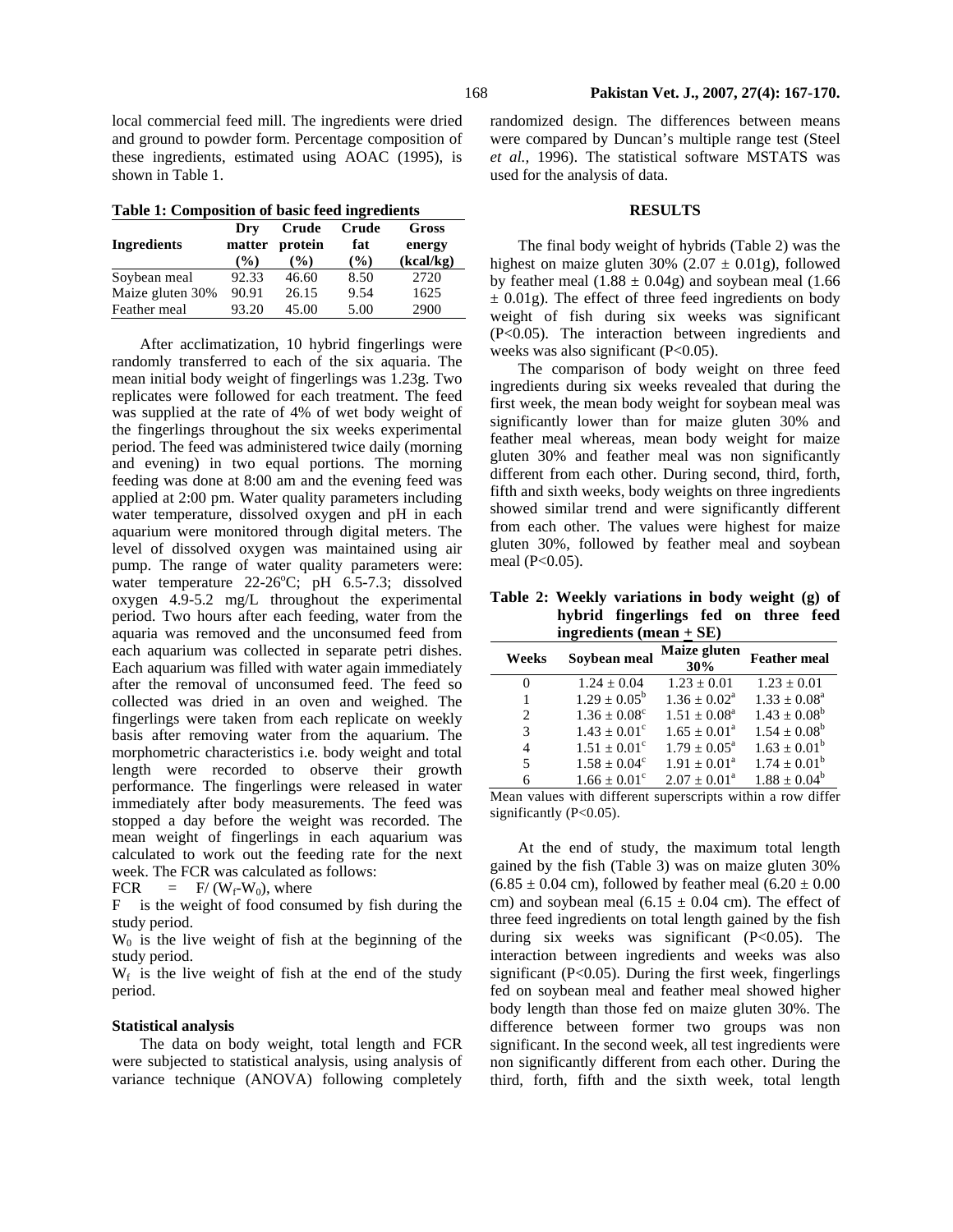showed almost similar trend. The values were higher for maize gluten 30% than those on soybean meal and feather meal, the difference between latter two groups was non significant (Table 3).

|  | Table 3: Weekly variations of total length (cm) of |  |  |
|--|----------------------------------------------------|--|--|
|  | hybrid fingerlings fed on three feed               |  |  |
|  | ingredients (mean $\pm$ SE)                        |  |  |

| Weeks | Soybean meal                 | Maize gluten<br>30%      | <b>Feather meal</b>      |  |  |
|-------|------------------------------|--------------------------|--------------------------|--|--|
|       | $4.75 + 0.04$                | $4.55 \pm 0.04$          | $4.55 \pm 0.04$          |  |  |
|       | $5.00 \pm 0.05^{\text{a}}$   | $4.850 + 0.04^b$         | $5.10 + 0.05^{\text{a}}$ |  |  |
| 2     | $5.15 + 0.04^a$              | $5.15 \pm 0.04^{\circ}$  | $5.25 + 0.04^a$          |  |  |
| 3     | $5.40 \pm 0.08^b$            | $5.55 + 0.04^a$          | $5.45 \pm 0.04^b$        |  |  |
| 4     | $5.65 + 0.04^b$              | $6.00 + 0.05^{\text{a}}$ | $5.75 \pm 0.04^b$        |  |  |
| 5     | 5.95 $\pm$ 0.04 <sup>b</sup> | $6.35 + 0.04^a$          | 5.95 $\pm 0.04^b$        |  |  |
| 6     | $6.15 \pm 0.04^b$            | $6.85 + 0.04^a$          | $6.20 \pm 0.05^b$        |  |  |

Mean values with different superscripts within a row differ significantly (P<0.05).

Better (lower) feed conversion ratio (Table 4) was observed for maize gluten 30% (1.90  $\pm$  0.06). The FCR values for feather meal and soybean meal were  $1.97 \pm$ 0.04 and  $2.06 \pm 0.08$ , respectively. The effect of three feed ingredients on FCR during six weeks was significant (P<0.05). The interaction between weeks and ingredients was however, non significant. The over all mean FCR values of soybean meal and maize gluten 30% were significantly different from each other, while they did not differ from feather meal (Table 4).

**Table 4: Weekly variations of feed conversion ratio of hybrid fingerlings fed on three ingredients (mean + SE)** 

| Weeks   | Soybean meal               | Maize gluten<br>30% | <b>Feather meal</b>     |  |
|---------|----------------------------|---------------------|-------------------------|--|
|         | $1.82 + 0.02^a$            | $1.82 + 0.04^a$     | $1.82 + 0.04^a$         |  |
| 2       | $1.89 \pm 0.04^{\text{a}}$ | $1.88 + 0.04^a$     | $1.88 + 0.04^a$         |  |
| 3       | $1.98 + 0.08^a$            | $1.88 + 0.08^a$     | $1.96 \pm 0.04^{\circ}$ |  |
| 4       | $2.06 + 0.06^a$            | $1.91 \pm 0.08^b$   | $2.01 + 0.04^a$         |  |
| 5       | $2.12 + 0.08^a$            | $1.95 + 0.08^b$     | $2.05 + 0.08^b$         |  |
| 6       | $2.49 + 0.04^a$            | $1.98 + 0.08^b$     | $2.09 \pm 0.00^b$       |  |
| Overall | $2.06 \pm 0.08^a$          | $1.90 + 0.06^b$     | $1.97 + 0.04^{ab}$      |  |
| mean    |                            |                     |                         |  |

Mean values with different superscripts within a row differ significantly (P<0.05).

## **DISCUSSION**

The hybrid fingerlings (*Labeo rohita* x *Catla catla*) gained maximum weight on maize gluten 30%, followed by feather meal and soybean meal. The higher growth rate on maize gluten 30% showed that fingerlings digested this ingredient more efficiently. Aslam (2003) also reported that *Labeo rohita* gained higher weight  $(3.60 \pm 0.10 \text{ g})$  on maize gluten 30%. Saeed *et al.* (2005) noted that fingerlings of *Labeo rohita* gained higher weight  $(10.18 \pm 0.08)$  on corn gluten compared to soybean meal  $(8.83 \pm 1.41g)$ . However, body weight  $(0.23 \pm 0.01)$  gained by *Cirrhinus mrigala* fingerlings on maize gluten (Shabbir *et al.*, 2003) was lower than the body weight gained by hybrids  $(2.07 \pm 0.01$  g) in the present study. According to Inayat and Salim (2005), *Cirrhinus mrigala* showed better growth on soybean meal  $(0.90 \pm 0.05$ g) compared to maize gluten  $(0.54 \pm 0.02g)$ . Besides species, better growth rate in hybrids (Reddy, 2000) can be responsible for these differences.

The comparatively low growth rate on feather meal compared to maize gluten 30% observed in the present study may be due to the processing method used to prepare the feather meal, which could possibly denature the protein quality. The quality of animal by-product meals may considerably depend on the quality and relative quantity of different waste products present in the meal (Gaylord and Galtin, 1996).

The probable reason for the lowest growth rate observed on the soybean meal may be the presence of anti-nutritional factor tannin in soybean meal. As low as 0.5% dietary tannin causes growth depression in chickens (Vohra *et al.,* 1966) and there are also reports on the toxicity of tannin to fish (Hossain and Jauncey, 1989). Several studies have reported reduced growth at higher levels of soybean meal inclusion in fish diets (Webster *et al.,* 1992; Khan and Jafri, 1994; Olli *et al.,*  1995; Fagbenro and Davies, 2001). Researchers who noted reduced weight gain in fish fed higher levels of soybean meal suggested sub optimal amino acid balance (Cowey *et al.,* 1971; Jackson *et al*., 1982) and presence of anti-nutritional factors, especially trypsin inhibitor (Wilson and Poe, 1985; Olli *et al.* 1994) as possible causes of relatively slow growth rate for this ingredient.

The feed conversion ratio (FCR) was higher for soybean meal  $(2.06 \pm 0.08)$  than maize gluten 30%  $(1.90 \pm 0.06)$ . This shows that greater quantity of soybean meal was used by hybrids for a unit weight gain, whereas maize gluten 30% was used in low quantity for a unit weight gain of fish. These findings revealed that maize gluten 30% was readily acceptable ingredient for fish compared to soybean meal. Low (better) FCR value for maize gluten 30% was also reported by Aslam (2003). On the other hand, Saeed *et al.* (2005) reported higher FCR values for corn gluten  $(4.30 \pm 0.80)$  than soybean meal  $(3.03 \pm 0.82)$ . Shabbir *et al.* (2003) also noted high FCR value for maize gluten. Inayat and Salim (2005) reported higher FCR value for maize gluten (2.23), followed by soybean meal (1.70).